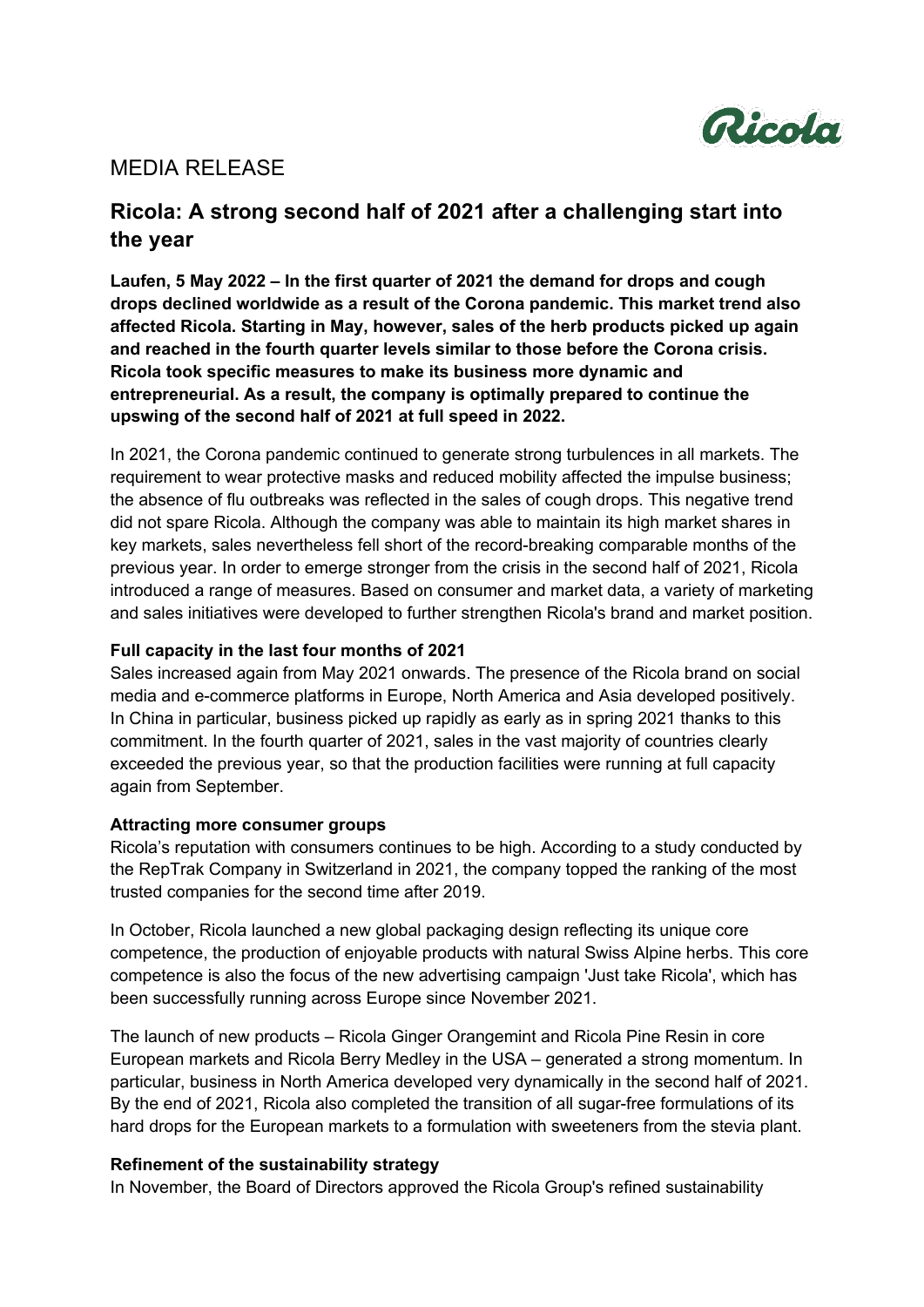

## MEDIA RELEASE

strategy. With this, the company aims to continuously strengthen its leadership in sustainable herb cultivation and to progress further in other areas of sustainability management in the near future.

### **Volatility to remain high in 2022**

After measures against COVID-19 were reduced or even lifted in many countries, the war in the Ukraine and rising inflation in numerous markets continue to cause great uncertainty. Nevertheless, in 2022 Ricola intends to continue the awakening started in the second half of 2021 and encourage more consumer groups to enjoy its products more frequently. In doing so, Ricola is building on its excellent reputation and the high level of trust that consumers place in the company and its products worldwide. The company will also work hard to implement its refined sustainability strategy and anchor it in its day-to-day business.